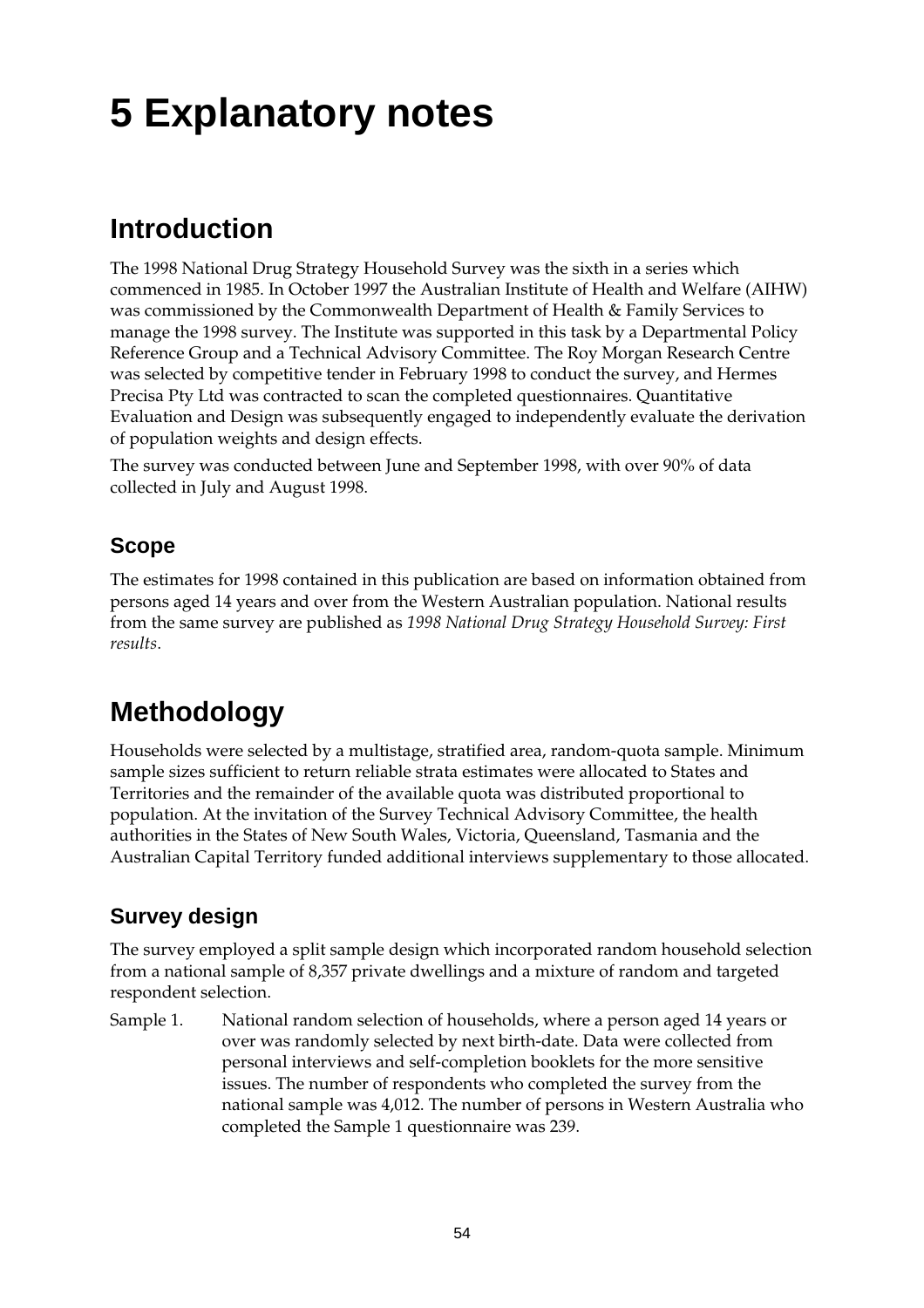- Sample 2. Was the same household as in Sample 1. The youngest person aged 14 years or older other than the Sample 1 respondent was selected. Data were collected by self-completion booklets. Where a questionnaire was completed subsequent to the Sample 1 interview, one attempt was made to personally collect the questionnaire. If it was still incomplete, the respondent was provided with a reply-paid pre-addressed envelope. The number of respondents who completed the national survey from this sample was 1,983. The number of West Australians who completed the Sample 2 questionnaire was 126 persons.
- Sample 3. Capital cities only. From a random selection of households, a person aged between 14 and 39 years was randomly selected by next birth-date. Data were collected by self-completion booklets. Questionnaires were left for completion and interviewers returned 2 days later for their collection. Where a questionnaire was not completed by this time, the respondent was provided with a reply-paid pre-addressed envelope. The number of respondents who completed the survey from this sample was 4,035. The number of West Australians who completed Sample 3 questionnaire was 399 persons.

Persons aged 14 and 15 years completed the survey with the consent of a parent or guardian.

The combination of split sampling, oversampling of the lesser populated States and Territories and the interviews supplementary to quota resulted in a sample which was not proportional to the State/Territory distribution of the Australian population aged 14 years and over.

|                     | <b>NSW</b> | Vic  | Qld   | <b>WA</b> | SΑ  | Tas  | <b>ACT</b> | <b>NT</b> |
|---------------------|------------|------|-------|-----------|-----|------|------------|-----------|
| Sample size         | .468       | .483 | 2.586 | 764       | 831 | .031 | .164       | 703       |
| % of total sample   | 14.6       | 14.8 | 25.8  | 7.6       | 8.3 | 10.3 | 1.6        | 7.0       |
| 1998 population (%) | 33.9       | 25.0 | 18.3  | 9.7       | 8.0 | 2.5  | 1.6        | 0.9       |

#### **Table 5.1: Comparison of sample and State/Territory population distributions, 1998**

Queensland, Tasmania, the Australian Capital Territory and the Northern Territory were oversampled and New South Wales, Victoria and Western Australia were undersampled relative to the estimated population aged 14 years and over.

Targeting younger persons to obtain more reliable estimates for the illicit drugs in particular also resulted in a sample which was disproportionate to the estimated age distribution of persons aged 14 years and over.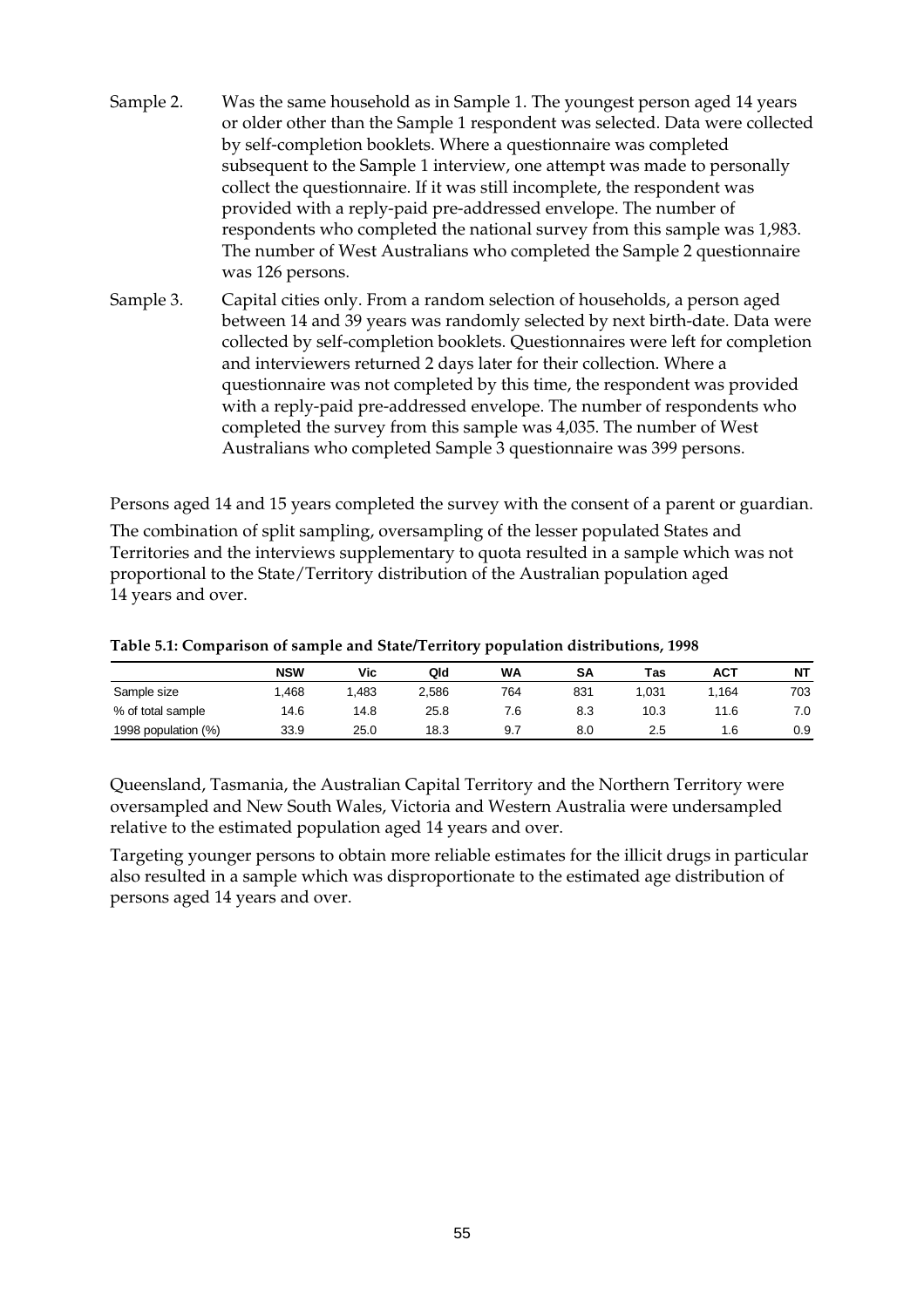|              | Sample distribution |        |       |            |        |       | <b>1998 Population estimates</b> |        |       |
|--------------|---------------------|--------|-------|------------|--------|-------|----------------------------------|--------|-------|
| Age group    | Male                | Female | Total | Male       | Female | Total | Male                             | Female | Total |
|              | (number)            |        |       | (per cent) |        |       | (per cent)                       |        |       |
| $14 - 19$    | 64                  | 66     | 130   | 8.4        | 8.6    | 17.0  | 5.7                              | 5.4    | 11.0  |
| $20 - 29$    | 86                  | 121    | 207   | 11.3       | 15.8   | 27.1  | 10.0                             | 9.5    | 19.5  |
| $30 - 39$    | 108                 | 148    | 256   | 14.1       | 19.4   | 33.5  | 9.9                              | 9.8    | 19.8  |
| $40 - 49$    | 25                  | 34     | 59    | 3.3        | 4.5    | 7.7   | 9.4                              | 9.3    | 18.7  |
| $50 - 59$    | 23                  | 29     | 52    | 3.0        | 3.8    | 6.8   | 6.9                              | 6.4    | 13.3  |
| $60+$        | 32                  | 28     | 60    | 4.2        | 3.7    | 7.9   | 8.1                              | 9.6    | 17.7  |
| <b>Total</b> | 338                 | 426    | 764   | 44.2       | 55.8   | 100.0 | 50.1                             | 49.9   | 100.0 |

**Table 5.2: Comparison of the Western Australian sample and estimated population distributions, 1998**

Females in the survey sample were over-represented, as were persons aged under 39 years. The bias towards youth was not unexpected and was in line with the survey design. The over-representation of females in all age groups was unexpected.

# **Response rates**

When compared with 1995, the 1998 survey achieved a slightly lower but comparable response rate.

| Response                                | Sample 1  | Sample 2  | Sample 3 | <b>Total sample</b> | Total | 1995 survey |
|-----------------------------------------|-----------|-----------|----------|---------------------|-------|-------------|
| Interviewed/self-completed              | 4,012     | 1,983     | 4,035    | 10.030              | 56%   | 57%         |
| Refused, did not return g'naire         | 3.034     | 352       | 2,576    | 5,962               | 33%   | 30%         |
| Unavailable, sent back g'naire unusable | 36        | 288       | 788      | 1.112               | 6%    | 5%          |
| Busy, temporary refusal                 |           |           |          |                     |       | 2%          |
| No English, incapable                   | 84        | 49        | 67       | 200                 | 1%    | 3%          |
| Other                                   | 189 $(a)$ | 561 $(a)$ |          | 750                 | 4%    | 3%          |
| Total attempts                          | 7.355     | 3.233     | 7.466    | 18.054              | 100%  | 100%        |
| Response rate                           | 55%       | 61%       | 54%      | 56%                 |       |             |
| Western Australia response rate         | 51%       | 64%       | 59%      | 57%                 |       | n.a.        |

**Table 5.3: Response characteristics, Australia, 1998 (by sample) and 1995**

(a) Includes cases where completed questionnaire failed edit checks, and where field worker inadequately recorded reason for non responses.

The experimental survey design, and in particular the procedures adopted for verification of completions, contributed to a lower response rate than might have been expected.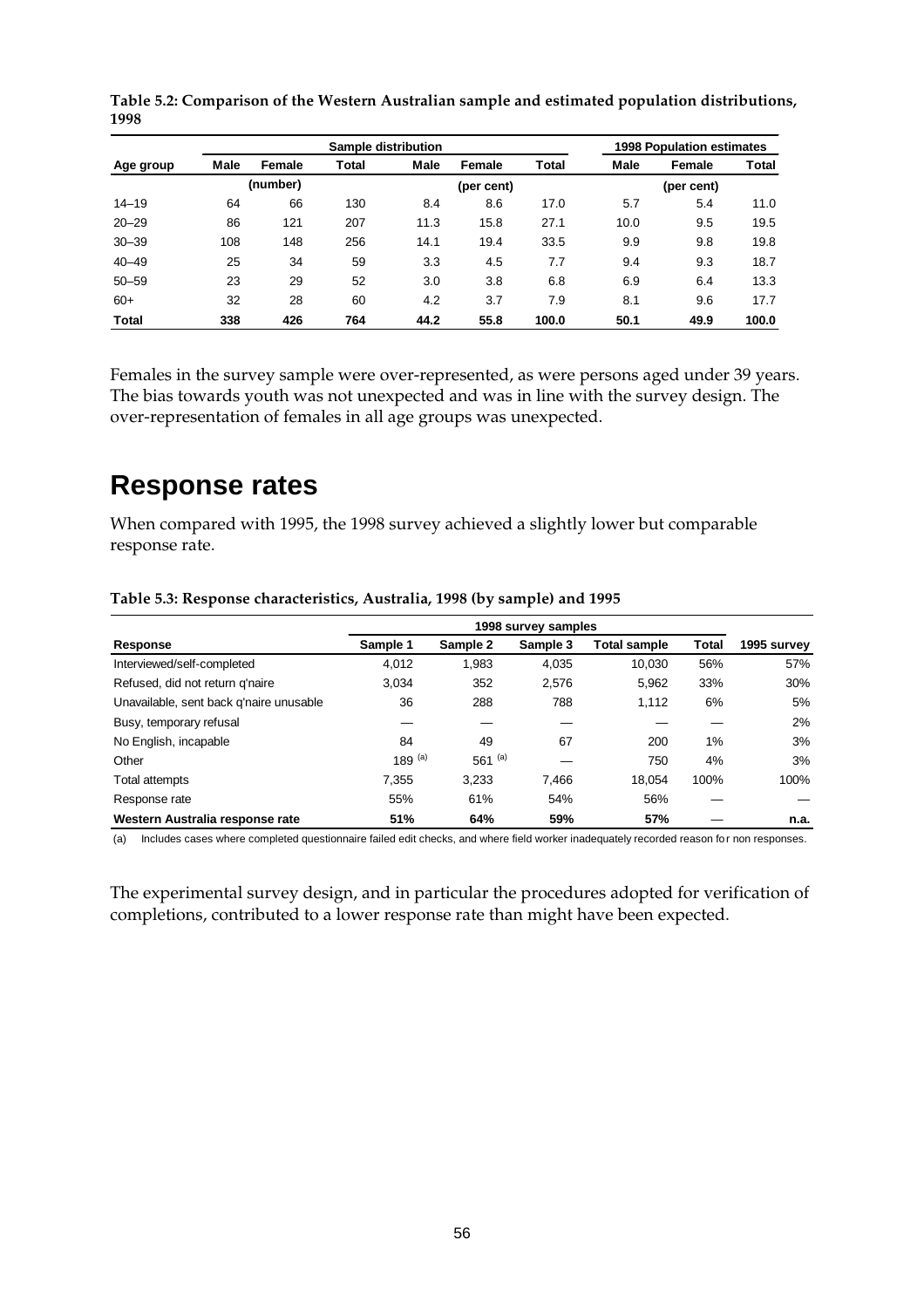# **Estimation procedures**

Multistage editing and weighting procedures were applied to derive the estimates.

### **Editing**

All open-ended questions were coded manually prior to scanning. Following processing, responses were checked for consistency using cross-validation items within the questionnaire. Resultant transformations were manually completed according to predetermined logic and edit rules. Less than 0.3% (3 in 1,000) of data items were transformed. An audit of the transfer from the questionnaire to the data file was then conducted to confirm the accuracy of responses recorded.

### **Weighting**

The sample was designed to provide a random sample of households within each geographic stratum. Respondents within each stratum were assigned weights designed to overcome proportional imbalances introduced by the split and supplementary sampling design, and the subsequent lower-than-expected male response rate. Estimates in this publication are based on the weighted combined samples. Further details on the derivation of weights and the nature and extent of non-responses can be found in the Technical Report accompanying the CURF.

|            | <b>Weighted sample</b> |        |       |            | 1998 population estimates |        |       |
|------------|------------------------|--------|-------|------------|---------------------------|--------|-------|
| Age groups | Male                   | Female | Total |            | Male                      | Female | Total |
|            |                        |        |       | (per cent) |                           |        |       |
| $14 - 19$  | 5.7                    | 5.3    | 11.0  |            | 5.7                       | 5.4    | 11.0  |
| $20 - 29$  | 10.0                   | 9.5    | 19.5  |            | 10.0                      | 9.5    | 19.5  |
| $30 - 39$  | 9.9                    | 9.8    | 19.8  |            | 9.9                       | 9.8    | 19.8  |
| $40 - 49$  | 9.4                    | 9.3    | 18.7  |            | 9.4                       | 9.3    | 18.7  |
| $50 - 59$  | 6.9                    | 6.4    | 13.3  |            | 6.9                       | 6.4    | 13.3  |
| $60+$      | 8.1                    | 9.6    | 17.7  |            | 8.1                       | 9.6    | 17.7  |
| Total      | 50.1                   | 49.9   | 100.0 |            | 50.1                      | 49.9   | 100.0 |

**Table 5.4: Comparison of Western Australian weighted sample with population estimates distributions, 1998**

# **Reliability of estimates**

### **Sampling error**

As the estimates are based on a sample, they are subject to sampling variability (that is, the extent to which the sample varies from all persons, had a complete census been conducted). Estimates in this publication are assumed to be reliable if the relative standard error (the ratio of the sampling error to the population estimate) is less than 25%. Estimates between 25% and 50% should be interpreted with caution. Estimates over 50% should be considered unreliable for most practical purposes. A table of standard errors and relative standard errors can be found in Appendix 2 and further details on their calculation are available in the Technical Report accompanying the CURF.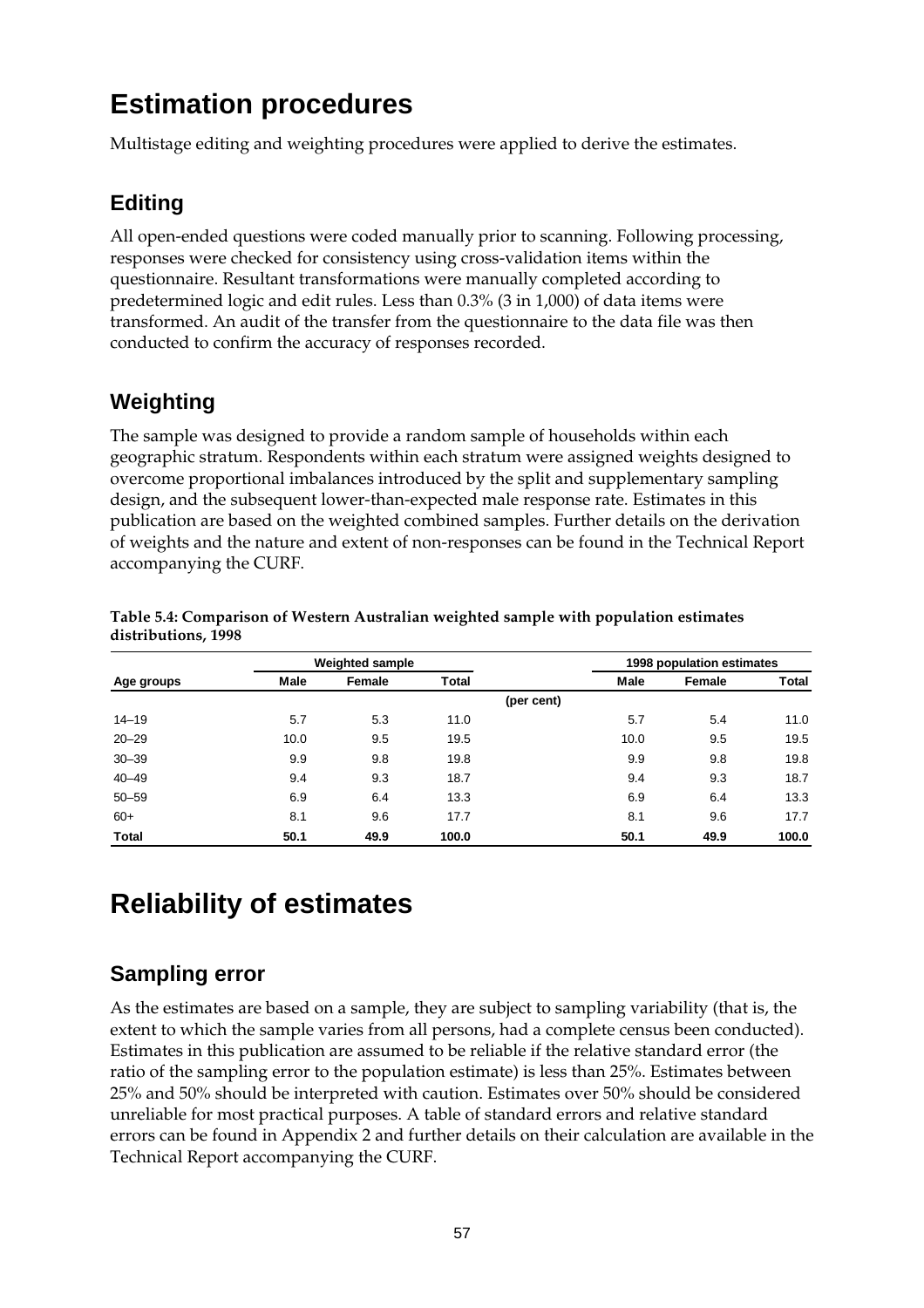### **Non-sampling error**

In addition to sampling errors, the estimates are subject to non-sampling errors. These can arise from errors in transcription of responses, errors in reporting of responses (e.g. failures of respondents' memories), and the unwillingness of respondents to reveal their 'true' responses.

### **Counter-balancing**

The order in which multiple possible answers are presented can sometimes affect the likelihood of responses (the earlier a possible response in a list, the higher the likelihood that it will be selected). To overcome this tendency, possible responses were rotated within questions. There were three rotations in all, which resulted in a total of nine different questionnaires (three per sample) with identical sequencing of questions, but different orders of possible responses within. The copy at Appendix 5 is a Sample 2, Rotation 1 version of the questionnaire.

### **Limitations of the data**

Excluded from sampling were non-private dwellings (hotels, motels, boarding houses, etc.), and institutional settings (hospitals, nursing homes, other clinical settings such as drug and alcohol rehabilitation centres, prisons, military establishments, and university halls of residence). Accordingly, homeless persons were also excluded. With the exception of Tasmania, non-mainland islands were also excluded.

Illicit drug users, by definition, are committing illegal acts. They are in part marginalised and difficult to reach. Accordingly, estimates of illicit drug use and related behaviours are likely to be underestimates of actual prevalences.

# **Definitions**

Definitions used in previous waves of the survey were retained for 1998, with one exception. In the present survey, greater assistance was provided to respondents on what was meant by 'non-medical use'.

### **Recent smoker**

A recent smoker was a person who smoked tobacco daily (Question G8) or who smoked tobacco at least occasionally in the past 12 months (Question G15).

### **Recent regular smoker**

A recent regular smoker was a recent smoker who consumed cigarettes at least daily (Question G8) or most days in the past 12 months (Question G15).

### **Recent occasional smoker**

A recent occasional smoker was a recent smoker who consumed cigarettes less than daily or most days in the past 12 months (Question G15).

### **Recent drinker**

A recent drinker was a person who consumed alcohol in the last 12 months.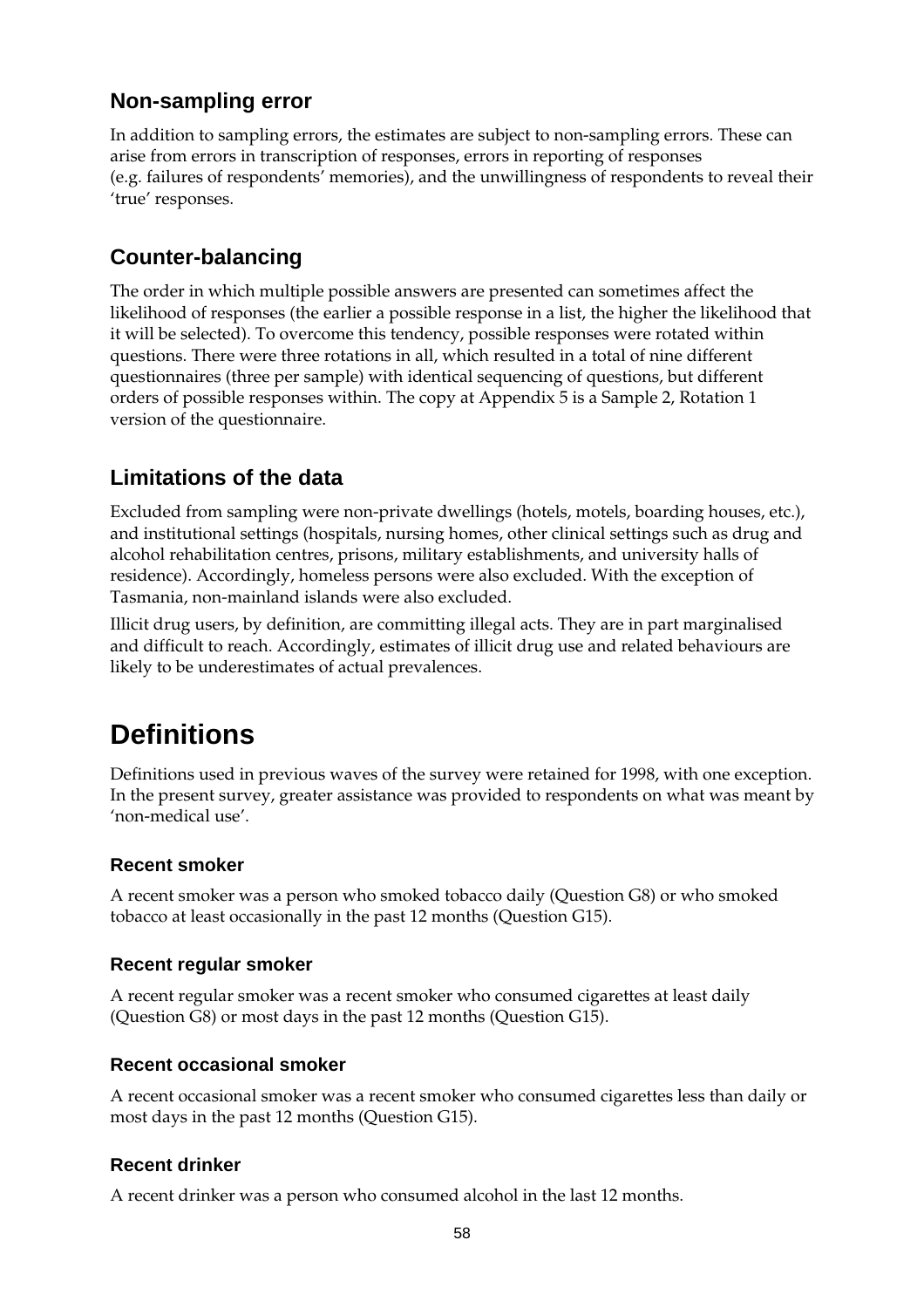#### **Recent regular drinker**

A recent regular drinker was a recent drinker who consumed alcohol at least weekly in the past 12 months (Question H7).

#### **Recent occasional drinker**

A recent occasional drinker was a recent drinker who consumed alcohol less than weekly in the past 12 months.

#### **Non-medical drug use**

The definition used in the survey questionnaire and for this publication is:

- 1. either alone or with other drugs in order to induce or enhance a drug experience;
- 2. for performance (e.g. athletic) enhancement; or
- 3. for cosmetic (e.g. body shaping) purposes.

In 1995, 'non-medical use' was undefined in the questionnaire.

#### **Non-maintenance**

Methadone that was not prescribed for the recipient personally as part of maintenance program.

#### **Illicit drugs**

Illegal drugs, drugs and volatile substances used illicitly, and pharmaceuticals used for nonmedical purposes.

Painkillers/analgesics\* Tranquillisers/sleeping pills\* Steroids\* Barbiturates\* Amphetamines\* Cannabis Heroin Methadone\*\* Cocaine LSD/synthetic hallucinogens Ecstasy and other designer drugs (Any) injected\* \* for non-medical purposes \*\* non-maintenance program

### **Recent illicit drug use (all and any substances)**

Use within the previous 12 months.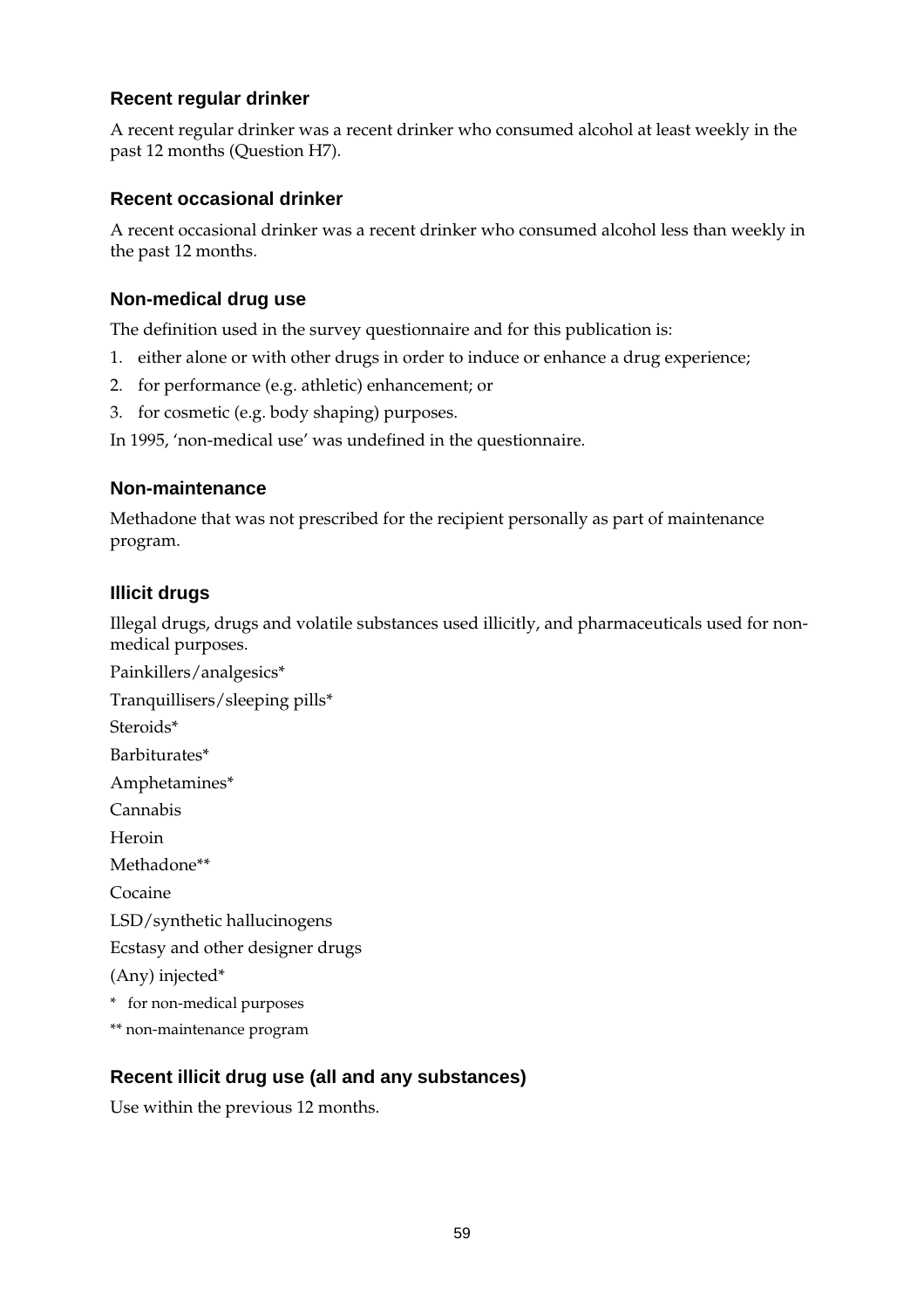# **Comparability with the 1995 survey**

The 1998 survey varies from the 1995 (and earlier) NDS Household Surveys in several respects.

- All respondents in 1995 were interviewed, and self-completed the more sensitive sections of the questionnaire. In 1998, only Sample 1 (see 'Survey design' above) completed questionnaires in the same way. Samples 2 and 3 in 1998 self-completed the entire questionnaire.
- Due to the data collection methods related to the split sample, questions retained from the 1995 survey which relied upon the use of show-cards were presented as fixed lists in Samples 2 and 3.
- A small number of questions which were open-ended in 1995 were changed to forced choice in 1998, and one question which was forced choice in 1995 was changed to openended in 1998 (but the same template was retained for coding purposes). Where this occurred, a footnote to the relevant table indicates the circumstances.
- Inter-sample reliability tests were conducted to determine the extent and nature of variability of responses which might be attributable to the different collection methods. Results indicated that the different data collection methods did not affect responses.
- In an attempt to enhance the reliability of estimates in the 1998 survey, a small number of missing and contradictory responses were imputed through a rigorous menu of crossvalidation edit and logic checks. For example, if a respondent failed to indicate a lifetime usage response (missing) or answered 'no-never used', but then provided detailed responses to subsequent questions (e.g. used in the last 12 months, how used, where used, source of supply) the missing or contradictory response was recoded as 'yes'. In the 1995 survey, in general, responses were recorded as given, without correction for obvious error. If an 'entry level' question was missing or the response was 'no-never used' in 1995, all subsequent responses in the category were declared missing. The effect of the changes implemented in 1998 is to amplify the size of increases and reduce the size of decreases in estimates between the two surveys by approximately 1–2% of the positive ('yes') lifetime use responses (e.g. a lifetime prevalence estimate of 30% in 1998 possibly includes a 0.3–0.6% recoded component). For lifetime estimates this effect is insubstantial. However, recent usage estimates can include up to 9% of responses which in 1995 would have been declared missing (e.g. a 30% estimate of recent usage in 1995 would have been 32.7%, if the 1998 treatment had been applied and if the level of missing/contradictory responses had been equivalent in that year).
- Data collection in 1998 was conducted between June and September, compared with May and June in 1995.

### **Interpretation of results**

The exclusion of persons from dwellings and institutional settings described in 'Limitations of the data' above, and the difficulty in reaching marginalised persons, are likely to have affected estimates.